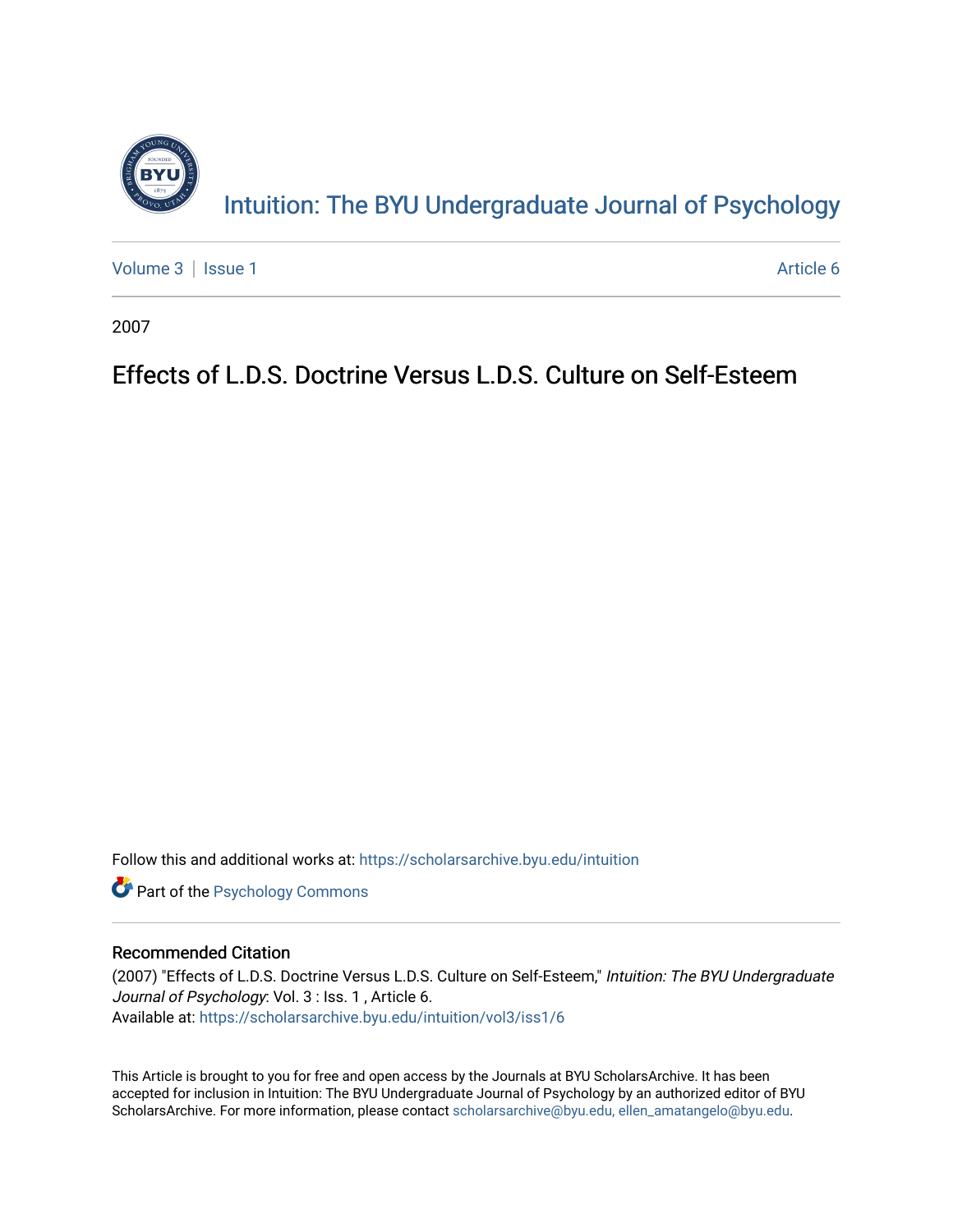Kelly Furr

Anna Woestman

I

JaLeen Farrell

Bryce Goodwin

Brooke Jensen

Effects of L.D.S. Doctrine Versus **L.D.S. Culture on Self-Esteem** 

It was hypothesized that BYU students would report a comparatively high self esteem when exposed to LDS doctrine and a lower self esteem when exposed to LDS culture. A self report survey on self esteem was administered to three groups of subjects. One group viewed a stimulus representing LDS doctrine, one viewed a stimulus representing LDS culture, and the control group viewed no stimulus. The hypothesis was supported by the results.

**F** or many people, religion is a stimulus that can greatly influence feelings of self-worth (Hill & Pargament, 2003). James and Wells (2003) explain that religiosity may have many different effects on mental health. For example, Schieman, Pudrovska and Milkie (2005) found that a sense of divine control in one's life could either positively or negatively affect one's self-esteem depending on sex and race. Religious orientation, or the way people approach their religion, can also affect mental health in various ways.

Allport (1967) categorized people as having either an extrinsic or intrinsic religious orientation. People with an extrinsic orientation found their religion to provide comfort and refuge, friendliness and entertainment, status and self-justification. On the other hand, people with an intrinsic orientation live in harmony with their religious beliefs and practice what is taught (p. 434). In other words, some people use their religion on a superficial level as a personal source of security and social stability. Others internalize their religion, put their beliefs into practice, and feel satisfied with their spiritual selves.

Different ways that people use their religion, deeply and intrinsically or more shallowly and extrinsically, affect their mental health. Maltby and Day (2000) found that people who have an extrinsic religious orientation are more likely to exhibit symptoms of depression than people who have an intrinsic religious orientation (as cited in James & Wells, 2003). Similarly, research has shown that people who have an extrinsic religious orientation also exhibit more anxiety than people who have an intrinsic religious orientation (Baker & Gorsuch, 1982).

In addition to religious orientation, religious behaviors and practices also influence mental health. Research shows that the more people attend church, the more they report general happiness and life satisfaction (Gurin et al, 1960; McCann, 1962; Spreitzer & Snyder, 1974; Clement & Sauer, 1976; as cited in Petersen & Roy, 1985). Church attendance seems to be an expression of intrinsic religiosity because it is a way to actively participate and live one's religion. The way people pray can also affect their psychological health. Poloma and Pendelton ( 1991) found that people who had conversational and meditative prayers reported general well-being, while people who offered petitionary prayers, or requests to God for material things, did not report well-being. People who recited set prayers tended to experience negative feelings (p. 80-81). Conversational and meditative prayers seem to be intrinsic in nature, while petitionary and recited prayers seem to be extrinsic in nature.

Thus, people who engaged in intrinsically oriented religious activities—active participation in church worship and personal, thoughtful prayers were likely to report happiness and well-being. People whose behaviors were associated with an extrinsic religious orientation,infrequent church attendance and recited or petitionary prayers, were less likely to report happiness and well-being.

The majority of scientific studies that examine religious life demonstrate that people who sincerely practice their religion tend to have good mental health (Judd, 1999). Bergin (1983) conducted a meta-analysis which revealed that only twenty-three percent of studies indicate a negative relationship between religiosity and mental health, while forty-seven percent indicate a positive relationship. Thirty percent of studies indicate no relationship. Bergin (1983) explains that his results indicate that there are different kinds of religiosity and that these different types produce varying effects. More specifically, intrinsic and extrinsic religiosity can yield dramatically different results when studied side

*Furr, K., Woestman, A., Farrell, J., Goodwin, B., Jensen, B. (2007).E.ffects of L.D.S. doctrine versus L.D.S. culture on self-esteem. Intuition: BYU Undergraduate Journal of Psychology, 3, 23-28.* 

1

l

 $\mathbf{I}$ l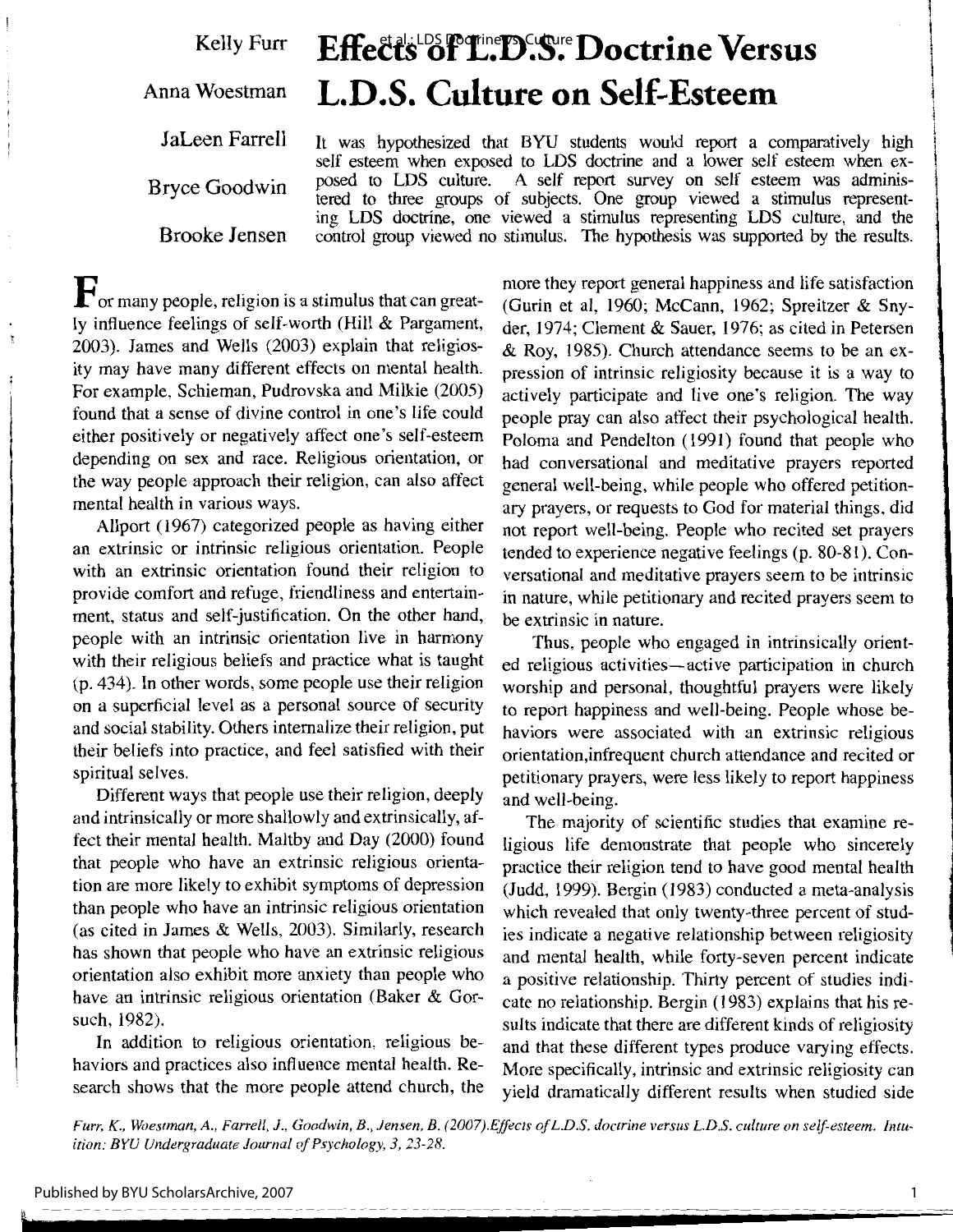**by** side.

This pattern holds true for members of The Church **of** Jesus Christ of Latter-day Saints (LDS). An examination of fifty-eight studies indicate that seventy-one percent of the scientific literature which studies mental health in the LDS culture shows a positive relationship between mental health and religiosity variables (Judd, 1999). As discussed earlier, intrinsic religiosity tends to yield positive mental health. The high percentage of studies pairing religiosity with good mental health in the LDS population may indicate that Latter-day Saints tend to be intrinsically oriented. Extrinsic religiosity tends not to be related to positive mental health. Since twenty-nine percent of studies indicated that LDS religion did not positively influence mental health, there are likely also many Latter-day Saints who may be extrinsically oriented.

There have been several studies indicating that some aspects of LDS lifestyle can be detrimental to self-esteem. Utah, with a high LDS population, leads the nation in anti-depressant use (Goodman, 2001). Adams and Clopton (1990) studied self-esteem in LDS returned missionaries. Ninety-three percent of the subjects indicated a change in self-esteem after their mission; selfesteem generally increased in males, while self-esteem in females generally decreased. The researchers hypothesized that these negative feelings in females may have come from perceived personal inadequacies. It was suggested that women blame themselves more and accept more responsibility for failure than men (Bar-Tal & Frieze, 1977). Feelings of personal inadequacies or self-blame often stem from maladaptive perfectionism (Rice, Leever, Christopher, & Porter, 2006). Research shows that parents of perfectionists tend to stress extrinsic motivations for behavior and tend to be extrinsically religious people (Sorotzkin, 1998).

Some Latter-day Saints struggle with issues of perfectionism, feeling the need to be perfect in their school work, perfect in their relationships, and perfect physically (Richards, Owen & Stein, 1993). A perceived need to be perfect physically can affect not only self-esteem, but can also affect body image, or attitudes and feelings about one's body. Carroll (1999) found that while male LOS college students had a more positive body image than their non-LDS counterparts, LDS females' body image was no greater than their non-LDS counterparts. Carroll (1999) suggests that there is greater cultural pressure on women when it comes to body image

than there is for their male counterparts. Carroll ( 1999) seems to imply that LDS males intrinsically apply this LDS doctrine about body image while LDS females are more likely to be extrinsically influenced by another source. We predicted that whether people intrinsically live LDS doctrine, or are mostly influenced by LDS culture and extrinsically live their religion will affect their self-esteem. We hypothesized that BYU students who experienced the intrinsic LDS doctrine stimulus would report higher self-esteem than BYU students who viewed the extrinsic LDS culture stimulus. We also hypothesized that female BYU students who experienced the extrinsic LDS culture stimulus would report lower self-esteem than male BYU students who experienced the same stimulus. We wanted to evaluate the different influences that LDS doctrine from LDS Church authorities and perceived LDS doctrine in LDS culture have on self-esteem within BYU students.

# **Method**

The subjects for this study included 53 undergraduate students from Brigham Young University. They were male and female volunteers who were 18 years old and older. There were 30 females and 23 males who participated in the study. Nine participants were in the LDS doctrine stimulus group, 16 were in the LDS culture stimulus group, and 28 were in the no stimulus group. Informed consent was obtained. After debriefing, participants were given treats or extra credit as a reward for participation.

We exposed a group of subjects to stimuli representing an intrinsic religious orientation, or LDS doctrine. We then exposed a second group to a stimulus representing extrinsic religious orientation, or LDS culture. The LDS culture stimulus group viewed a series of video clips from LDS pop-culture movies including the LDS version of Pride and Prejudice (2003) and The RM (2003). Following the video clips they filled out a survey regarding self-esteem. The LDS doctrine stimulus group viewed a video of the President of The Church of Jesus Christ of Latter-day Saints, Gordon B. Hinckley, giving a speech entitled Each a Better Person from the October 2002 General Conference of the Church and filled out the same survey. The third group had no video stimulus and only filled out the survey. The sex variable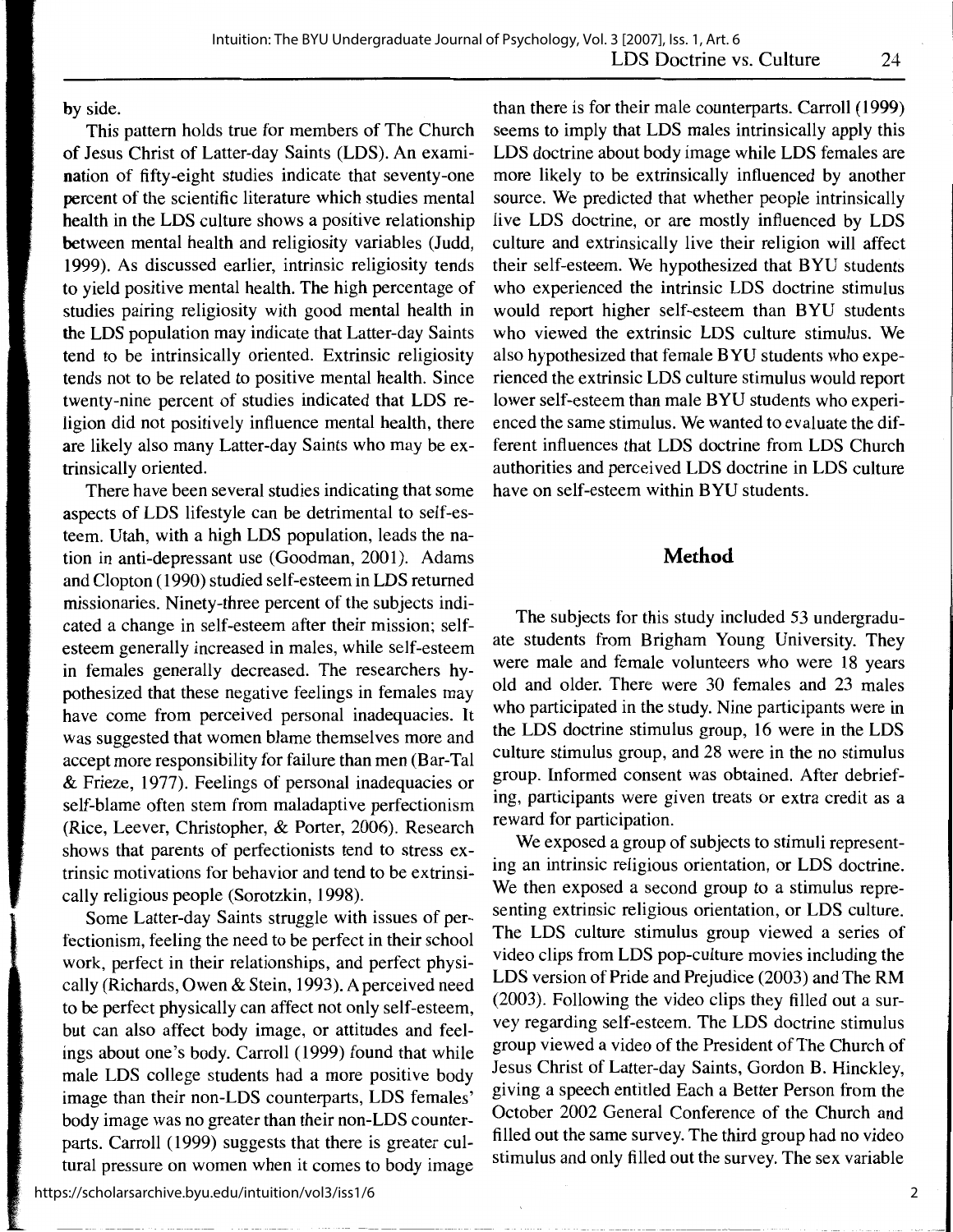had 2 levels (male, female).

After viewing the stimuli, subjects reported their self-esteem by filling out a survey. Our instrument was a survey with several demographic questions including sex, age, marital status, religious affiliation, and length of time the participant's family have been members of the LDS church. The rest of the survey asked questions involving religious activity, self-esteem, and body image. These questions were based on a Likert Scale and were self-reported. The following is a list of questions used to measure self-esteem.

How are you feeling now?

• How do you typically feel?

• How secure do you feel with your family relationships?

• Do you usually get along with the people you live with? (roommates, spouse, family)

Are you satisfied with your dating life?

• Are you satisfied with your weight?

Are you satisfied with your height?

Are you satisfied overall with your body?

• Do you ever have thoughts about switching your eating habits to something that may be unhealthy for your body? (ex: extreme dieting, eating disorders?)

• Do you feel as though you have to be perfect in order to be worthy within the Church of Jesus Christ of Latter-day Saints?

Are you content with the grades you receive in school?

• Do you feel like you have a good balance of school, work, social life, church, and family?

• Do you often leave your extracurricular activities (sports, dance, music, performances, etc.) content with the way you performed?

• Do you feel like you can be forgiven for your mistakes?

• Do you feel worthy to partake of the sacrament each Sunday?

• Do you feel as though God really listens to you as an individual?

• Do you or did you feel pressure to get married?

• Do you feel that if you were more attractive you would be happier?

• Do you feel pressure to have many children?

• How much do you feel that you are a child of God who is worthy of His love and blessings?

How difficult is it for you to view other individuals as children of God?

- - -- - -- - -- - - - ----\_ ----- - - -- --- -\_\_ ---\_-- ---- -

• When you go out, do you feel confident about your appearance?

**12.** 

I

• Do you worry about the size of clothing that you purchase?

• Do you feel comfortable eating like you typica11y would when out on a date or with new people?

Are you satisfied with the amount of exercise that you do?

• Do you feel satisfied with your spiritual self?

When you pray do you really feel like you are personally speaking with God and that He is listening?

All questions were weighted similarly when scored . Each question ranged from one to five points, with one showing that the subject portrayed the highest level and five portraying the lowest level of self-esteem. The following questions were reverse scored:

• Do you ever have thoughts about switching your eating habits to something that may be unhealthy for your body? (ex: extreme dieting, eating disorders?)

• Do you feel as though you have to be perfect in order to be worthy within the Church of Jesus Christ of Latter-day Saints?

• Do you or did you feel pressure to get married?

• Do you feel that if you were more attractive you would be happier?

• Do you feel pressure to have many children?

• Do you worry about the size of clothing that you purchase?

When the questions had "Yes" or "No" answers, a one reflected high self-esteem and a five reflected low self-esteem. The dependent variable was the sum of the 28 relevant Likert-scale questions on the survey that the participants filled out. The following questions were excluded from the analysis because they did not address self-esteem.

• Do you feel like you get enough sleep on average?

• How active are you in Church Sunday activities?

• How active are you in weekly church activities? (Family Home Evening, temple attendance, etc.)

How consistently have you attended church activities throughout your life?

• On average, how much time do you spend getting ready in the mornings? (i.e. picking out clothing, personal grooming, etc.)

.t;: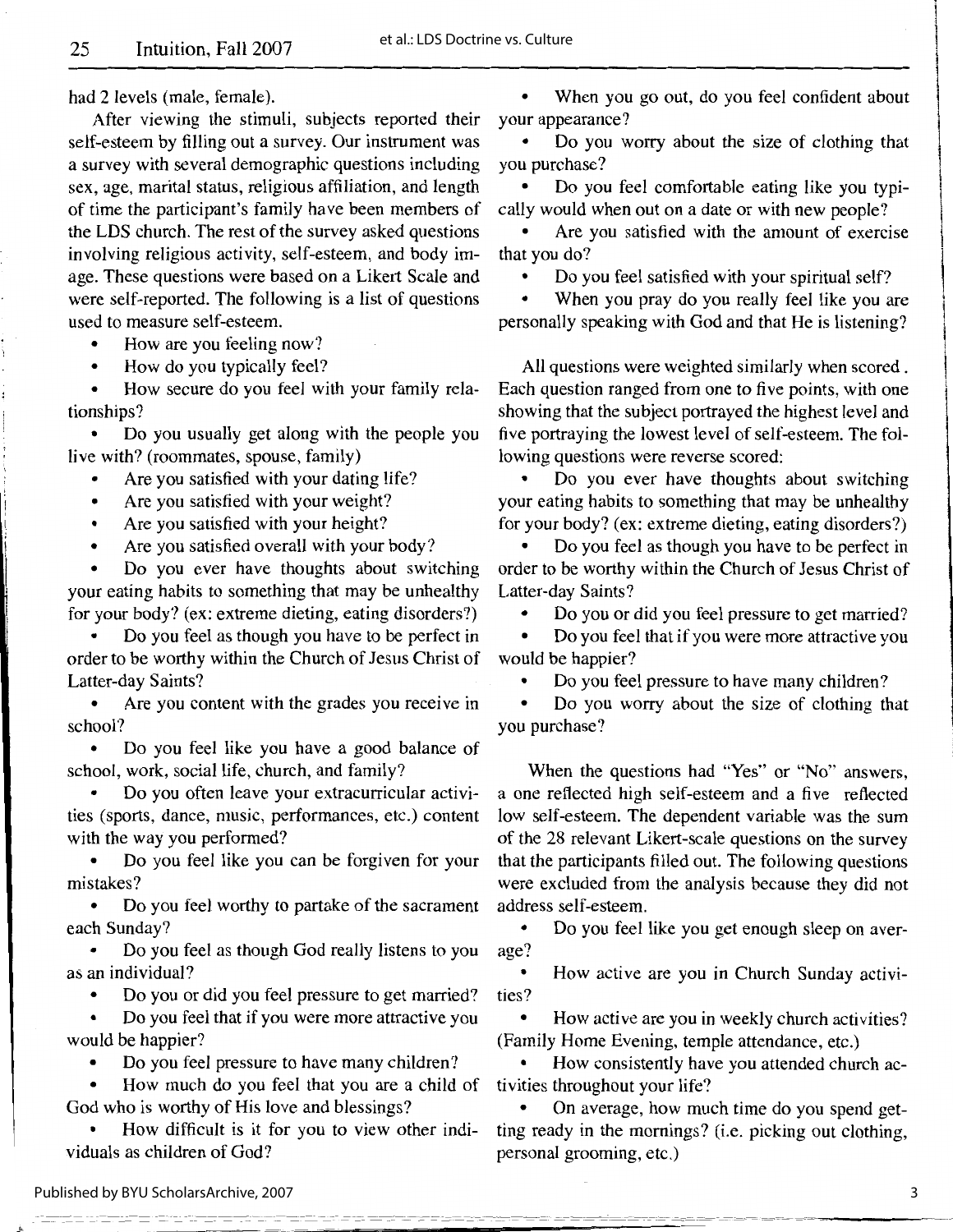Did you receive your Eagle Scout or Young Womanhood Recognition Award?

• Do you feel like you deserved it?

• Do you feel like you have good/healthy eating habits?

• Do you consider what other people think of you **when** making decisions?

• Do you consider what God thinks of you when making decisions?

Do you feel comfortable asking for/giving priesthood blessings?

• Do you feel that you fulfill/magnify your calling as a home/visiting teacher?

p=0.001) indicating that subjects who viewed the LDS culture stimulus appeared to report lower self-esteem than those who viewed the LDS doctrine stimulus. The control group reported higher self-esteem than the LDS culture group, but reported lower self-esteem than the LDS doctrine group. This indicates that each of the video stimuli did have an effect. (See Figure 1.)

The Sex Main Effect was non-significant  $(F(1, 47)=2.858; p=0.098)$  Stimulus x Sex Interaction  $(F=(2,47)=2.041; p=0.141)$  was also non-significant. Thus, the sex of the participants did not affect the relationship of reported self-esteem across the three conditions.

### **Discussion**

## **Results**

Data was analyzed using an ANOVA with two grouping factors: Stimulus (None, Culture, Doctrine) **and** Sex (Male, Female). The dependent variable was **the** sum of the scores for the 28 relevant questions on **the** participants' questionnaires The Alpha level was set **at** 0.05.

There was a Stimulus Main Effect (F(2,47)=8.866;

We hypothesized that BYU students who experienced the intrinsic LDS doctrine stimulus would report higher self-esteem then BYU students who viewed the extrinsic LDS culture stimulus. Our results indicated a Stimulus Main Effect in which the LDS doctrine group reported significantly higher self-esteem than the LDS culture group. Therefore, the results supported our hypothesis. We also hypothesized that female BYU stu-



Figure. 1 *The mean scores for each stimulus. Lower numbers indicate a higher level of self-esteem* 

**J,.**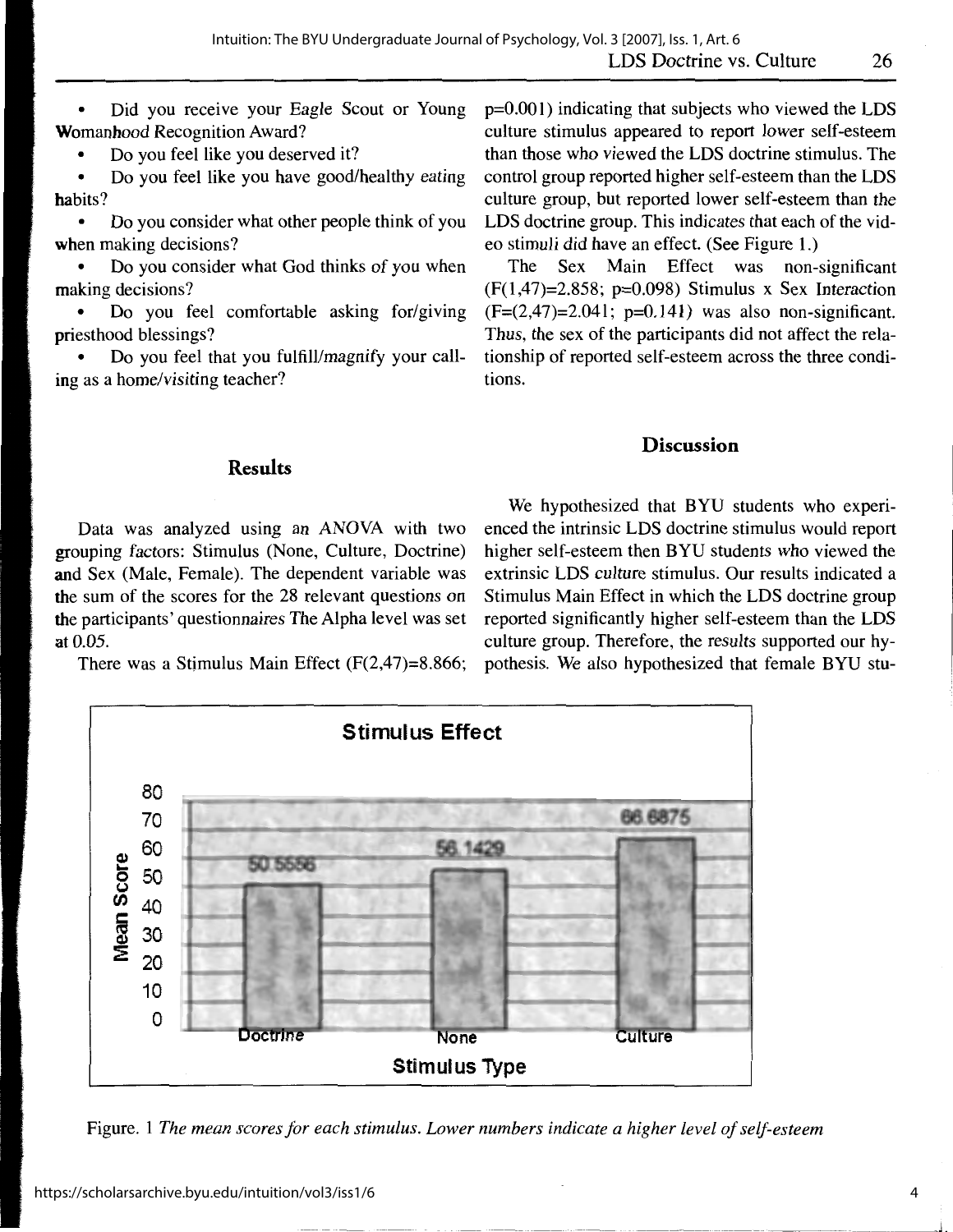i

l

dents who experienced the extrinsic LDS culture stimulus would report lower self-esteem then male BYU students who experienced the same stimulus. While there was a trend  $(p=.098)$  (have authors state what direction this was), there was no statistically significant difference between self-reported self-esteem in males and females in any of the stimulus groups .

Judd (1999) and Bergin (1983) showed that religion tends to positively affect self-esteem. Our results shed greater light on their findings by differentiating between the influences of religious doctrine and religious culture. We found that subjects exposed to the intrinsic LDS doctrine stimulus reported higher self-esteem and self-image than the control and extrinsic LDS culture groups.

There are several important elements of LDS doctrine that address positive self-esteem. The Church of Jesus Christ of Latter-day Saints teaches that individuals are sons and daughters of a Heavenly Father who loves them unconditionally. The LDS Church has made an important doctrinal statement regarding body image which has effects on self-esteem: "[God] knows your hopes and dreams, including your fears and frustrations .... Be more accepting of yourselves, including your body shape and style" (Holland, 2005). These teachings encourage people to look more positively at themselves. It is not surprising then that exposure to LDS doctrine yielded higher self-reported self-esteem.

Feeling positive influences from a culture is often conditional upon living in a socially acceptable manner. LDS cultural pressure seems to place much emphasis on perfection in physical, mental, and spiritual matters. This perfectionism, as discussed by Rice, Leever, Christopher, and Porter (2006) is detrimental to selfesteem. Finding that the LDS cultural stimulus yielded lower self-esteem confirms our hypothesis.

Carroll (1999) suggested that females may be more easily influenced by extrinsic sources such as culture then men. Based on Carroll's research, we hypothesized that women would be more influenced by the LDS culture stimulus then men. Our findings did not support Carroll's theory nor did they support our hypothesis because the difference between reported self-esteem in males and females was non-significant.

Males and females were influenced similarly by the LDS culture stimulus. One possibility for this result may be be that low self-esteem in females is more publicly visible while low self-esteem in males is kept

more private and personal. We formed our hypothesis under the assumption that females receive more LDS cultural pressure, especially in the area of beauty and marriage. However, we neglected to fully take into account that males often receive pressure to marry and provide for a family after returning from two years of church missionary service. Our survey seemed to accurately measure cultural pressure that both males and females experience even though our hypothesis did not correctly estimate cultural pressure on males. After further consideration we consider our hypothesis to be incorrect and our results to accurately depict what occurs in life.

There are potential confounds to our research. We did not control the time of day that data was collected. The LDS culture stimulus data was collected at the end of a night class. After a long school day participants may have been anxious to leave, and therefore, not focused on the survey. The control group data was collected on a Sunday after a church gathering. This may have influenced their self-esteem in some way based on the subject matter discussed that day. The LDS doctrine data was collected on a school day around noon. Also, the LDS doctrine and LDS culture groups may have been influenced by the fact that they were receiving extra credit for the study. Students receiving extra credit may not be motivated to be thorough in their responses as evidenced by students hurriedly filling out the survey so that they could leave.

The study had additional limitations. Having only 53 participants in the study was the biggest limitation. More participants would have increased external validity by making the sample more representative of the population . This is especially true in the LDS doctrine group which had only 9 participants total and just 2 female participants. Also, the instrument could have provided more information by including questions that evaluated religious aspects affecting males' self-esteem on the self-report survey. Questions could have addressed missionary service or the ability and pressure to provide for a family. Finally, we cannot prove that the questions we asked actually evaluate self-esteem. Selfesteem is a social construct-it exists because people agree that it exists and is, therefore, subjective. Though we consider our questions to be good measures of selfesteem, people with different concepts of self-esteem may not find the questions we asked on our survey to be good measures.

Published by BYU ScholarsArchive, 2007

5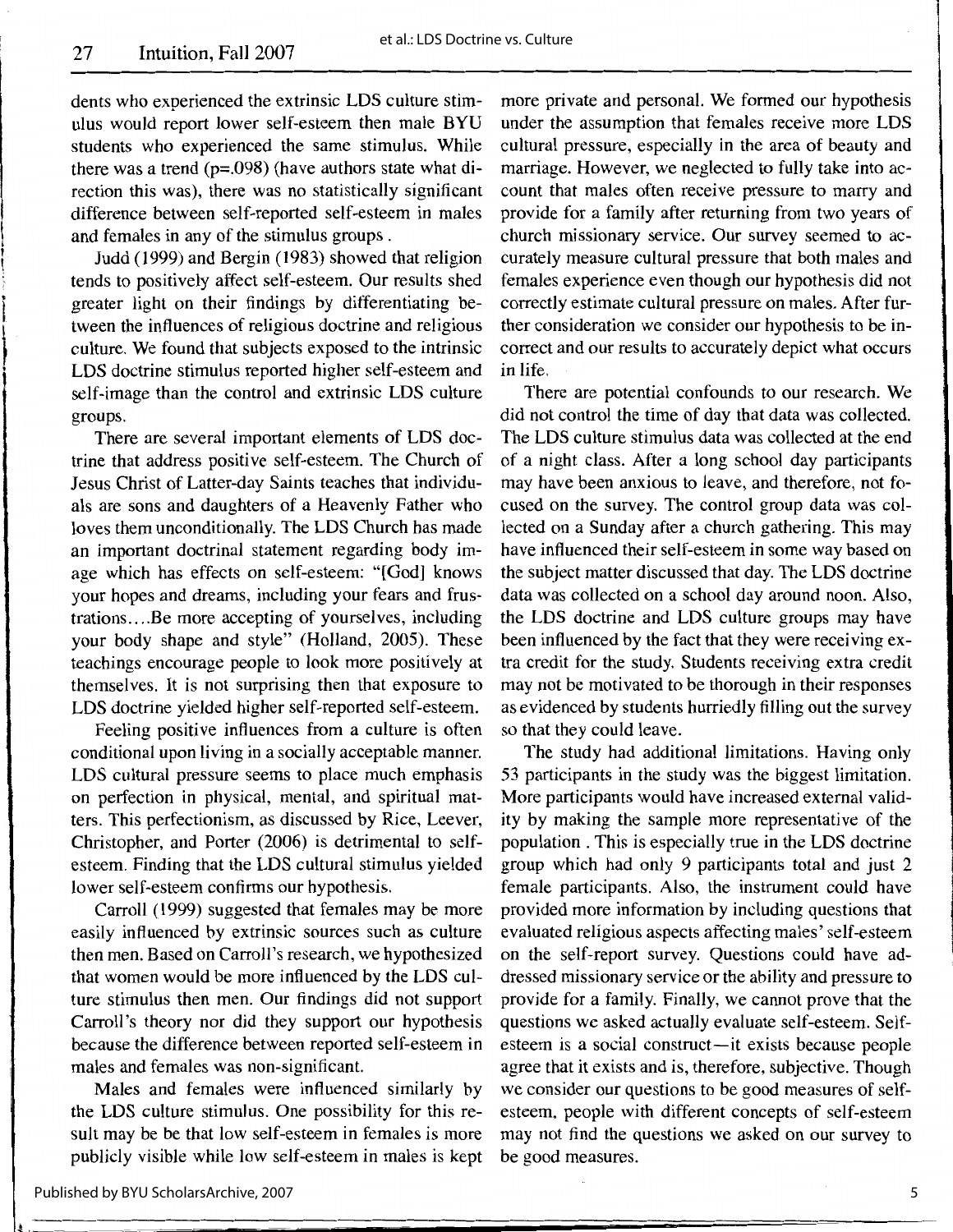Very little research has been done comparing religious doctrine and influences of religious culture. This study has implications for future research because it is a beginning step towards understanding the different influences that doctrine and culture can have on people. **An** awareness of the difference between doctrine and culture and the different effects that these influences have on people's self-esteem and self-image can help individuals to limit negative contributions to culture that they sometimes make.

After studying BYU students we became curious as **to** how people of other ages would react to the stimuli. Future research could study teenagers involved in the **LOS** Young Men and Young Women's programs and older individuals with established families. These different groups would be interesting to study because society often views teenagers as more impressionable and influenced by culture, while older, more mature people **with** established families may be less pressured by extrinsic cultural influences than college students. Also, **BYU** students may not accurately represent LOS college students as a whole. Therefore, it would be interesting to study college-aged LOS Church members outside of Provo, Utah, where BYU is located. Similarly, **it** would be worthwhile to study LOS church members in other countries to see if the same LOS culture exists **in** other places.

# **References**

- Adams, W. E., Clopton, J. R. (1990). Personality and dissonance among Mormon missionaries. Journal of Personality Assessment, 54, 684-693.
- Allport, G. W. & Ross, J.M. (1967). Personal religious orientation and prejudice. Journal of Personality and Social Psychology, 5, 432-443.
- Baker, M. & Gorsuch, R. ( 1982). Trait anxiety and intrinsic-extrinsic religiousness. Journal for the Scientific Study of Religion, 21, 119-122.
- Bar-Tal, D., & Frieze, H. (1977). Achievement motivation for males and females as a determinant of attribution for success and failure. Sex Roles, 3, 301-312.

https://scholarsarchive.byu.edu/intuition/vol3/iss1/6

- Bergin, A. E. (1983). Religiosity and mental health: A critical reevaluation and meta-analysis. Professional Psychology: Research and Practice, 14, 170- 184.
- Carroll, A. (1999). Body Image Satisfaction Among LOS versus Non-LOS College-Age Students. Unpublished honors thesis, Brigham Young University, Provo, Utah.
- Goodman, T. (2001 June 21). Utahns no. 1 in use of anti-depressants: Factors for high usage undetermined. The Salt Lake Tribune, pp. A1, A16.
- Hill, P. C. & Pargament, K. I. (2003). Advances in the conceptualization and measurement of religion and spirituality: Implications for physical and mental health research. American Psychologist, 58, 64- 74.
- Holland, J. R. (2005, November). To Young Women. Ensign, 35, 28-29.
- James, A. & Wells, A. (2003). Religion and mental health: Towards a cognitive-behavioural framework. British Journal of Health Psychology, 8, 359-376.
- Judd, D. K. (Ed.). (1999). Religion, Mental Health, and the Latter-Day Saints. Salt Lake City, UT: Bookcraft.
- Peterson, L. **R.** & Roy, A. ( 1985). Religiosity, anxiety, and meaning and purpose: Religion's consequences for psychological well-being. Review of Religious Research, 27(1), 49-62.
- Poloma, **M. M.,** & Pendleton, **B.** F. (1991). The effects of prayer and prayer experiences on measures of general well-being. Journal of Psychology and Theology,  $19(1)$ ,  $71-83$ .
- Rice, K.G., Leever, B. A., Christopher, J., & Porter, J. D. (2006). Perfectionism, stress, and social (dis)connection: A short term study of hopelessness, depression, and academic adjustment among honors students. Journal of Counseling Psychol-